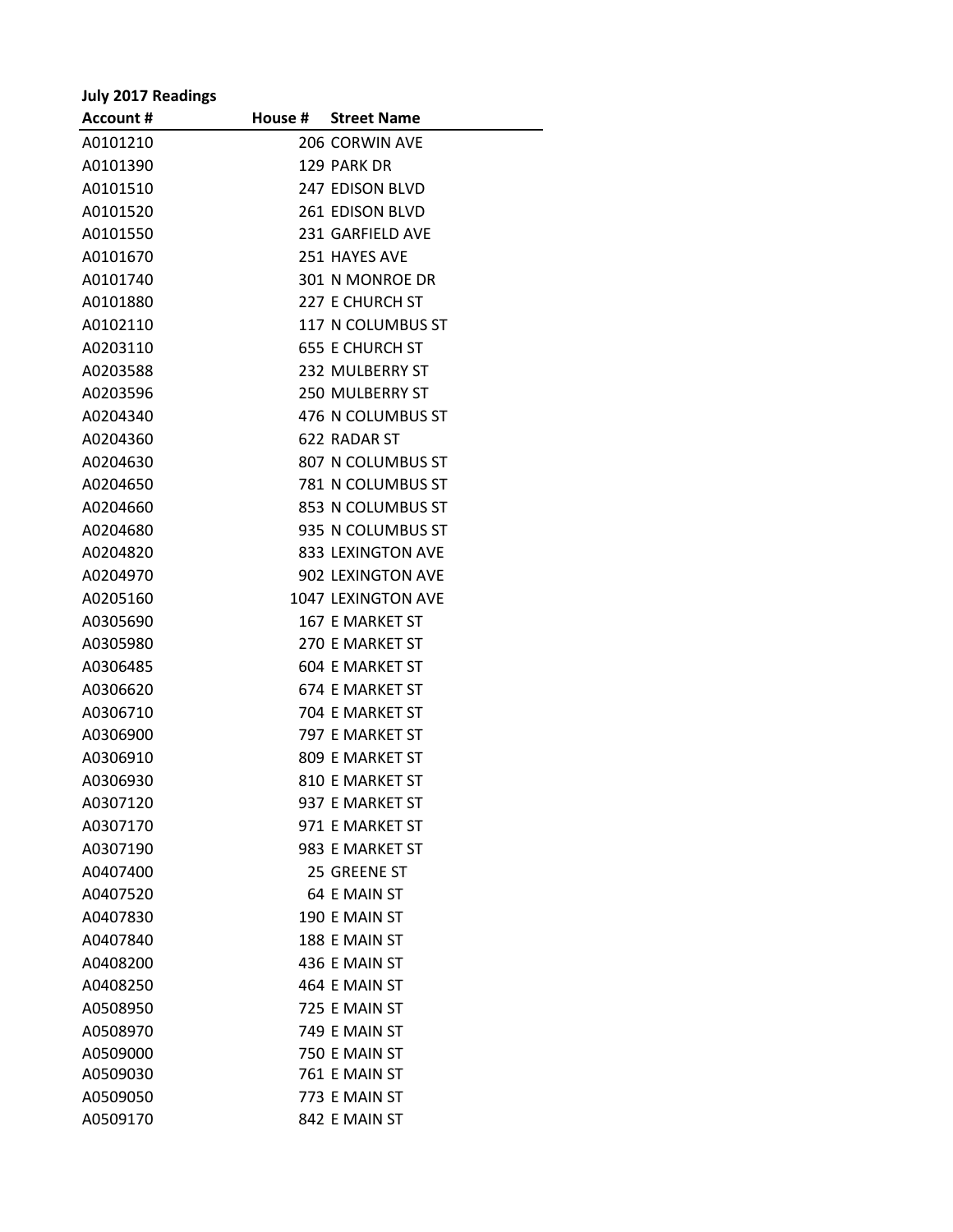| A0509370 |                 | 963 E MAIN ST        |
|----------|-----------------|----------------------|
| A0509600 |                 | 1033 JASPER AVE      |
| A0509650 |                 | 1091 JASPER AVE      |
| A0509800 |                 | 45 E SECOND ST       |
| A0510110 |                 | 235 E SECOND ST      |
| A0510170 |                 | 285 E SECOND ST      |
| A0510520 |                 | 408 E SECOND ST      |
| A0610750 |                 | 473 E SECOND ST      |
| A0611360 |                 | 832 E SECOND ST      |
| A0611455 |                 | 904 E SECOND ST      |
| A0611480 |                 | 919 E SECOND ST      |
| A0611630 |                 | 67 E THIRD ST        |
| A0611780 |                 | 210 S WHITEMAN ST    |
| A0611900 |                 | 168 HIVLING ST       |
| A0611970 |                 | 63 LEAMAN ST         |
| A0612120 |                 | 136 E THIRD ST       |
| A0612180 |                 | 158 E THIRD ST       |
| A0712580 |                 | 295 E THIRD ST       |
| A0712750 |                 | 355 E THIRD ST       |
| A0712920 |                 | 423 E THIRD ST       |
| A0713330 |                 | 684 E THIRD ST       |
| A0713800 |                 | 130 HILL ST          |
| A0713900 | 190-196 HILL ST |                      |
| A0714180 |                 | 338 HILL ST          |
| A0714210 |                 | 343 HILL ST          |
| A0714270 |                 | 378 HILL ST          |
| A0714380 |                 | 641 BIRCH RD         |
| A0714390 |                 | 525 BIRCH RD         |
| A0714405 |                 | 551 BIRCH RD         |
| A0814690 |                 | 569 S COLUMBUS ST    |
| A0814800 |                 | 598 BROADMOOR DR     |
| A0815060 |                 | 888 MURRAY HILL DR   |
| A0815090 |                 | 893 MURRAY HILL DR   |
| A0815130 |                 | 841 MURRAY HILL DR   |
| A0815615 | 780-802         | <b>S COLUMBUS S</b>  |
| A0815670 |                 | 726 DOWDELL AVE      |
| A0815760 |                 | 645 DOWDELL AVE      |
| A0815810 |                 | 920 S COLUMBUS ST    |
| A0815880 |                 | 472 US 68 SOUTH      |
| A0816340 |                 | 667 S MONROE ST      |
| A0816520 |                 | 413 WASHINGTON ST    |
| A0816730 |                 | 143 WASHINGTON ST    |
| A0816900 |                 | 640 KENNEDY ST       |
| A0817100 |                 | 468 COTTAGE GROVE AV |
| A0817120 |                 | 476 COTTAGE GROVE AV |
| A0917370 |                 | 82 HOME AVE          |
| A0917450 |                 | 83 SPRING ST         |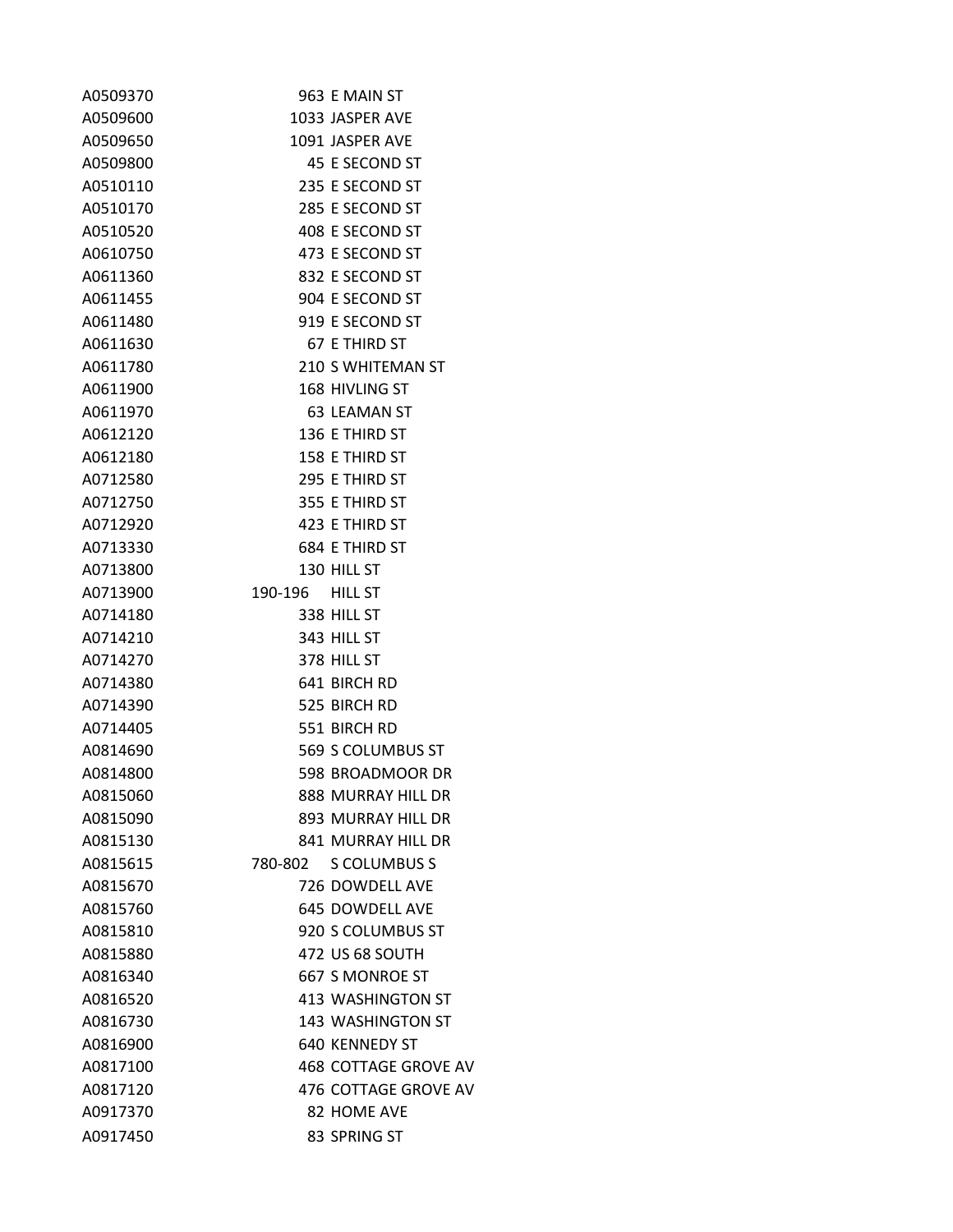| A0917770 | 379 HOME AVE              |
|----------|---------------------------|
| A0917790 | 395 HOME AVE              |
| A0917970 | 473 HOME AVE              |
| A0918020 | 575 HOME AVE              |
| A0918050 | 657 HOME AVE              |
| A0918580 | 341 LAKE ST               |
| A0918740 | 228 POCAHONTAS ST         |
| A0918780 | 342 POCAHONTAS ST         |
| A0919005 | 934 MCDOWELL ST           |
| A1019523 | <b>2025 BELLBROOK AVE</b> |
| A1019524 | <b>2039 BELLBROOK AVE</b> |
| A1019526 | <b>1855 BELLBROOK AVE</b> |
| A1019580 | 2048 WIMBLEDON DR         |
| A1019820 | 1916 COMMONWEALTH DR      |
| A1020260 | 2014 COMMONWEALTH DR      |
| A1020410 | 1737 ATKINSON DR          |
| A1020620 | 1890 GAYHART DR           |
| A1021060 | 1770 MUMFORD CT           |
| A1021230 | 1801 WHITT ST             |
| A1021330 | 1948 ATKINSON DR          |
| A1021440 | 1917 GAYHART DR           |
| A1021630 | 1764 COMMONWEALTH DR      |
| A1021660 | 1710 COMMONWEALTH DR      |
| A1021880 | 1467 COMMONWEALTH DR      |
| A1021990 | 1621 COMMONWEALTH DR      |
| A1122580 | 2086 DRUMMOND DR          |
| A1122740 | 2140 BELLBROOK AVE        |
| A1223990 | 2519 WYOMING DR           |
| A1224150 | 2711 WYOMING DR           |
| A1224460 | 3083 WYOMING DR           |
| A1224750 | 3044 WYOMING DR           |
| A1325890 | 1417 TEXAS DR             |
| A1326060 | 1755 GAYHART DR           |
| A1326150 | 609 MONTANA DR            |
| A1326220 | 515 MONTANA DR            |
| A1326640 | 287 OREGON DR             |
| A1326700 | 207 OREGON DR             |
| A1327080 | 578 MONTANA DR            |
| A1327100 | 1872 FLORIDA DR           |
| A1327130 | 1914 FLORIDA DR           |
| A1428240 | 2042 VERMONT DR           |
| A1428244 | 2001 PENNSYLVANIA DR      |
| A1428249 | 1931 PENNSYLVANIA DR      |
| A1428299 | 345 KANSAS DR             |
| A1428300 | 331 KANSAS DR             |
| A1428304 | 275 KANSAS DR             |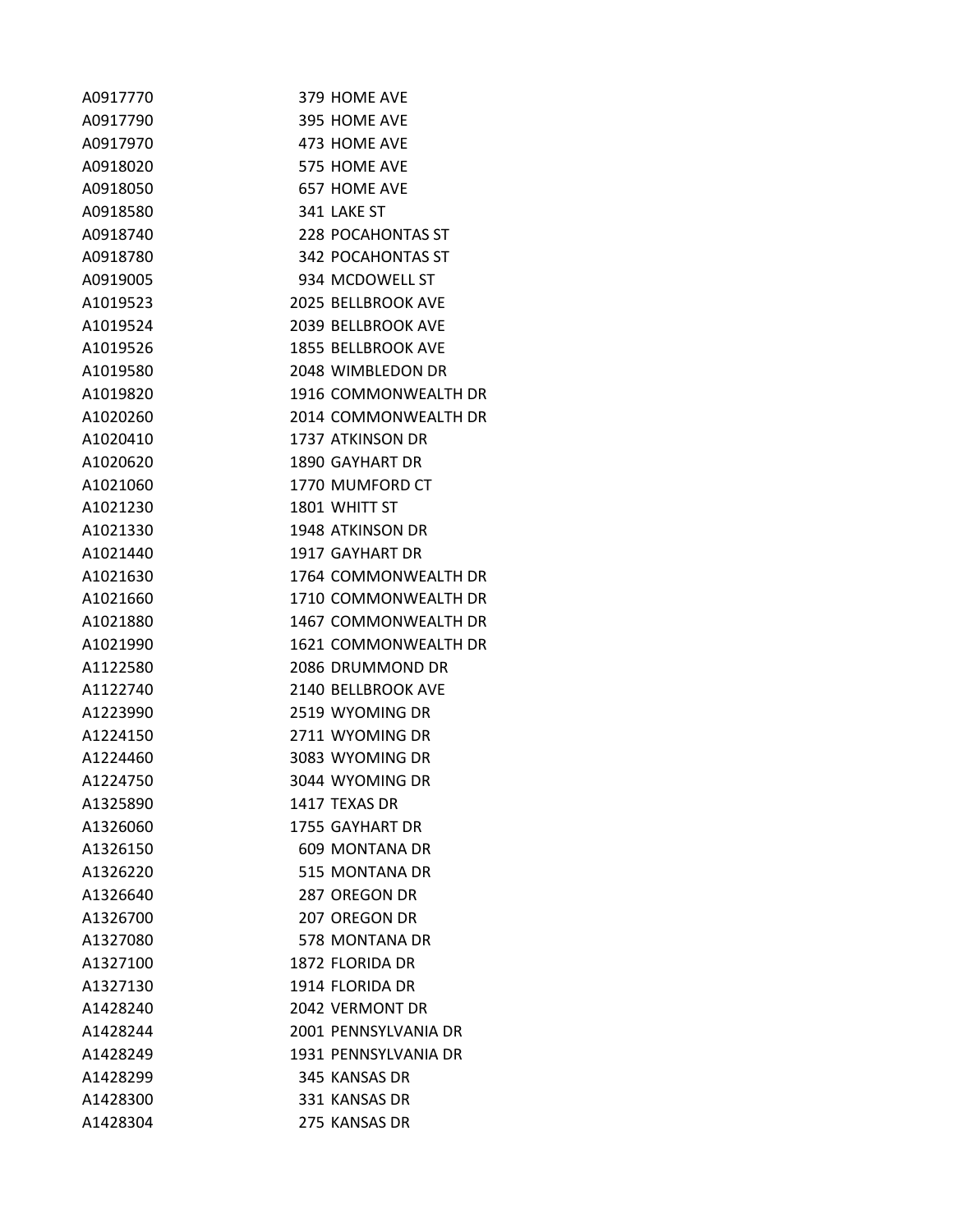| A1428316 | 202 KANSAS DR            |
|----------|--------------------------|
| A1428321 | 272 KANSAS DR            |
| A1428346 | 210 COLORADO DR          |
| A1428347 | 224 COLORADO DR          |
| A1428377 | 2142 MICHIGAN DR         |
| A1595015 | 624 IDAHO DR             |
| A1595019 | 680 IDAHO DR             |
| A1595028 | 2173 NEBRASKA DR         |
| A1595029 | 2159 NEBRASKA DR         |
| A1595031 | 2133 NEBRASKA DR         |
| A1595050 | 644 COLORADO DR          |
| A1595072 | <b>639 DAKOTA DR</b>     |
| A1595075 | 597 DAKOTA DR            |
| A1595076 | 583 DAKOTA DR            |
| A1595100 | 596 GEORGIA DR           |
| A1695124 | 2160 MARYLAND DR         |
| A1695138 | 838 MISSOURI DR          |
| A1695140 | 862 MISSOURI DR          |
| A1695180 | 2260 VIRGINIA DR         |
| A1695184 | 2302 VIRGINIA DR         |
| A1695219 | 2238 CAROLINA DR         |
| A1795292 | 2190 MISSISSIPPI DR      |
| A1795346 | 1064 ARKANSAS DR         |
| A1795349 | 1096 COLORADO DR         |
| A1895358 | 2335 TENNESSEE DR        |
| A1895364 | 1356 MASSACHUSETTS D     |
| A1895396 | 1107 ARKANSAS DR         |
| A1895402 | 1132 ARKANSAS DR         |
| A1895413 | 2200 MINNESOTA DR        |
| A1995468 | 2425 MISSISSIPPI DR      |
| A1995479 | 2404 MISSISSIPPI DR      |
| A1995485 | 2476 MISSISSIPPI DR      |
| A2095085 | 1175 SHANNON LN          |
| A2096070 | 1372 BERKSHIRE DR        |
| A2096180 | 2612 GREYSTOKE CT        |
| A2096410 | 2672 KETKI CT            |
| A2096500 | 2715 GREYSTOKE DR        |
| A2096570 | 1425 E KEARNEY LN        |
| A2096580 | 1435 E KEARNEY LN        |
| A2096630 | 1402 E KEARNEY LN        |
| A2096680 | <b>2807 GREYSTOKE DR</b> |
| A2096700 | 1378 VIMLA WAY           |
| A2097000 | 2763 N BARNHILL PL       |
| A2097060 | 2804 N BARNHILL PL       |
| A2097260 | 2637 N KEARNEY CT        |
| A2097270 | 2645 N KEARNEY CT        |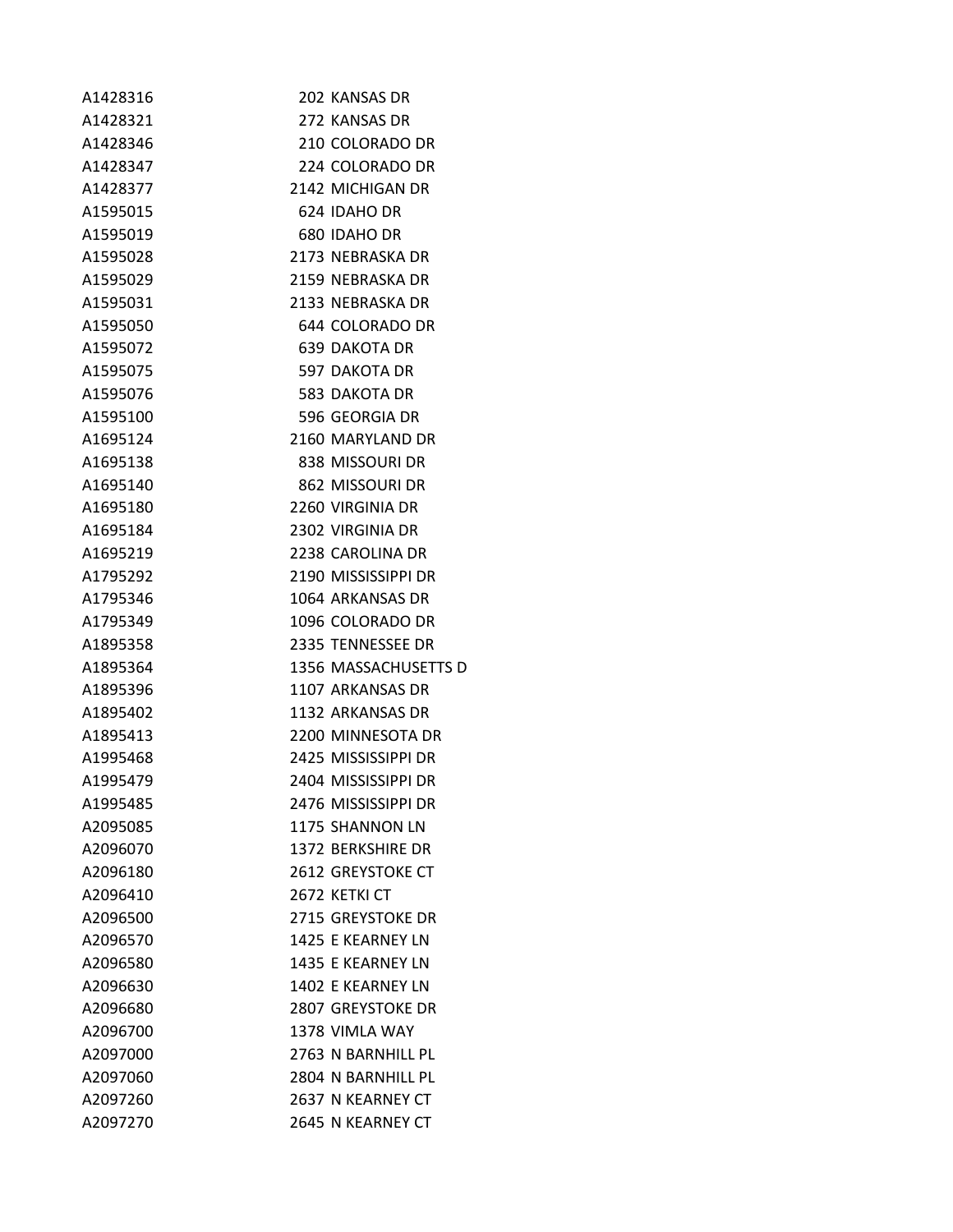| A2097290 | 2661 N KEARNEY CT      |
|----------|------------------------|
| A2097300 | 2669 N KEARNEY CT      |
| A2097320 | 2711 KEARNEY LN        |
| A2097410 | 2713 BARNHILL CT       |
| A2097590 | 1287 PREM PL           |
| A2097980 | 1241 SHANNON LN        |
| A2098060 | 1302 SHANNON LN        |
| A2098090 | 1326 SHANNON LN        |
| A2098530 | 1321 CRESCENT CT       |
| A2098540 | 1329 CRESCENT CT       |
| A2098580 | 1361 CRESCENT CT       |
| A2098710 | 2837 RAXIT CT          |
| A2098780 | 1459 VIMLA WAY         |
| A2098790 | 1451 VIMLA WAY         |
| A2099170 | 2524 JENNY MARIE DR    |
| A2099400 | 2246 DUNDEE DR         |
| A2198080 | 877 ORVILLE WAY        |
| A2198095 | 853 ORVILLE WAY        |
| A2198130 | 900 ORVILLE WAY        |
| A2198280 | 919 WRIGHT AVE         |
| A2200005 | 1323 BERKSHIRE DR      |
| A2200020 | 1308 BERKSHIRE DR      |
| A2200045 | 2662 JENNY MARIE DR    |
| A2200095 | 1218 GLEN KEGLEY DR    |
| A2200315 | 1139 SPEGELE CT        |
| A2200360 | 2725 JENNY MARIE DR    |
| A2300020 | <b>143 TRANQUIL DR</b> |
| A2300130 | 2110 HARMONY DR        |
| A2301010 | 359 WHISPER LN         |
| A2400085 | 811 NIGHTINGALE CIR    |
| B0128570 | 85 W SECOND ST         |
| B0128640 | 130 W SECOND ST        |
| B0128710 | 161-163 W SECOND ST    |
| B0129040 | 340 W SECOND ST        |
| B0129150 | 333-349 W SECOND ST    |
| B0129380 | 417 W SECOND ST        |
| B0129510 | 492 W SECOND ST        |
| B0129860 | 701-705 W SECOND ST    |
| B0129970 | 850 W SECOND ST        |
| B0130240 | 1099 W SECOND ST       |
| B0143570 | 459 ANTRIM RD          |
| B0143830 | 788 EMMET DR           |
| B0144200 | 1041 EMMET DR          |
| B0144210 | 1028 EMMET DR          |
| B0144440 | 952 BOYLAN DR          |
| B0144530 | 1025 BOYLAN DR         |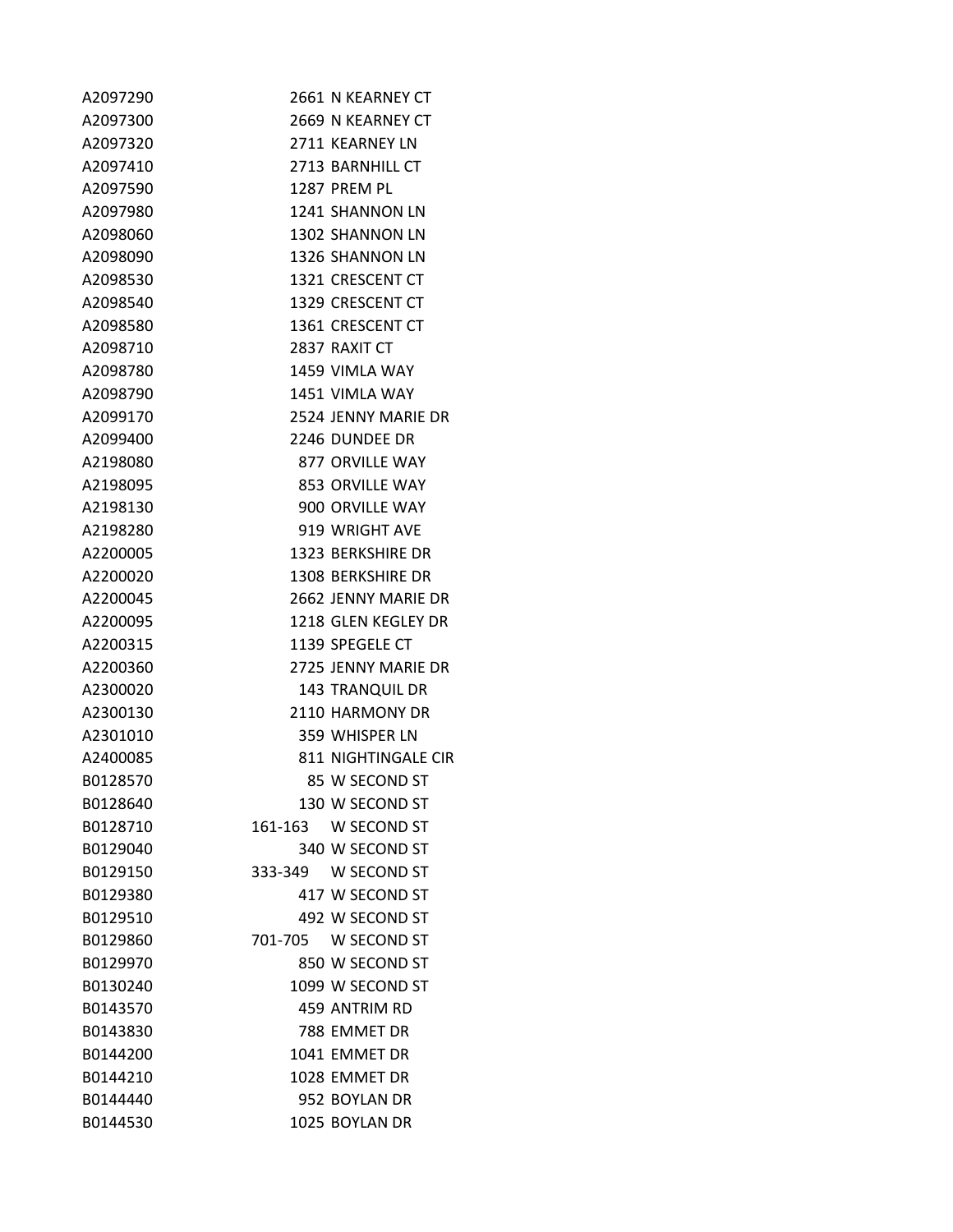| B0144540 |         | 1016 BOYLAN DR            |
|----------|---------|---------------------------|
| B0144650 |         | 934 OMARD DR              |
| B0144780 |         | 1009 OMARD DR             |
| B0230570 |         | 1072 W SECOND ST          |
| B0230750 |         | 947 JUNE DR               |
| B0231060 |         | 1070 S CIRCLE DR          |
| B0245260 |         | 1003 PARNELL DR           |
| B0245330 |         | 1062 PARNELL DR           |
| B0245440 |         | 968 STEWART AVE           |
| B0245460 |         | 980 STEWART AVE           |
| B0245940 |         | 513 LAYNE DR              |
| B0331470 |         | 176 S ORANGE ST           |
| B0331538 |         | 523 W SECOND ST           |
| B0331780 |         | 724 TRUMBULL ST           |
| B0331920 |         | 855 TRUMBULL ST           |
| B0332080 |         | 305-325 BELLBROOK AV      |
| B0332160 |         | 356-360 BELLBROOK AV      |
| B0332210 |         | <b>390 BELLBROOK AVE</b>  |
| B0332370 |         | 252 S ALLISON AVE         |
| B0332780 |         | 1085 BELLBROOK AVE        |
| B0332890 |         | 69 W THIRD ST             |
| B0332950 |         | 203 S KING ST             |
| B0332990 |         | 209 S KING ST             |
| B0346680 |         | <b>178 FRANKLIN AVE</b>   |
| B0346850 |         | <b>296 FRANKLIN AVE</b>   |
| B0347220 |         | 133 LOWELL RD             |
| B0347310 |         | 180 LOWELL RD             |
| B0347380 |         | 217 LOWELL RD             |
| B0347460 |         | 265 LOWELL RD             |
| B0347560 |         | 88 ROBERT LN              |
| B0347640 |         | 112 COOPER LN             |
| B0433850 |         | 311 W THIRD ST            |
| B0434240 |         | 193 CALIFORNIA ST         |
| B0434400 |         | <b>320 CINCINNATI AVE</b> |
| B0434410 |         | 330 CINCINNATI AVE        |
| B0434530 |         | 255 CHARLES ST            |
| B0434690 |         | <b>421 CINCINNATI AVE</b> |
| B0434890 |         | 296 CENTER ST             |
| B0434980 |         | 250 CENTER ST             |
| B0435000 |         | 242 CENTER ST             |
| B0435120 |         | <b>479 CINCINNATI AVE</b> |
| B0435780 | 794-814 | CINCINNATI A              |
| B0435850 |         | <b>897 CINCINNATI AVE</b> |
| B0435891 |         | 1094 CINCINNATI AVE       |
| B0435900 |         | 1031 CINCINNATI AVE       |
| B0448290 |         | 179 SHEELIN RD            |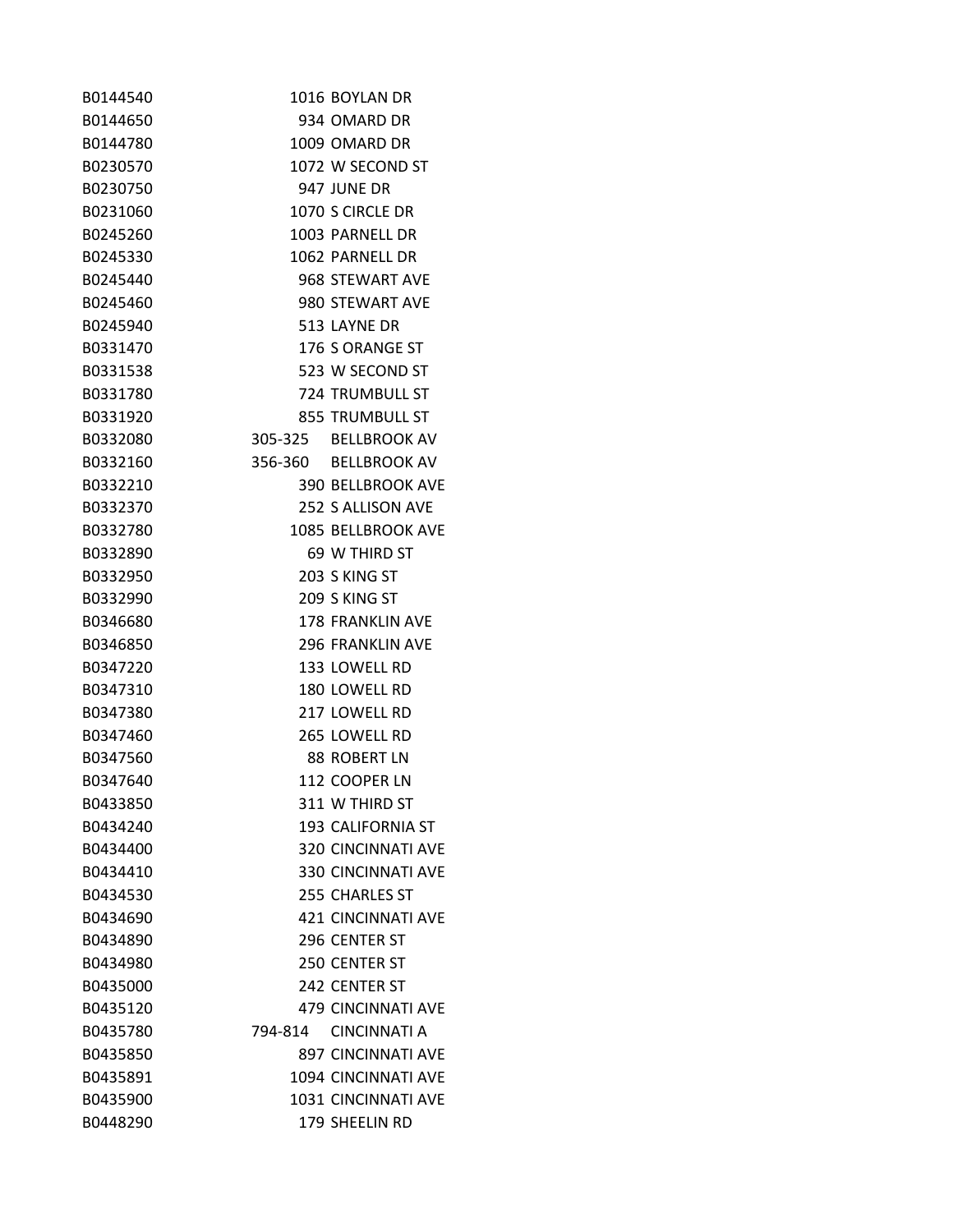| B0449390 | 1303 REID AVE             |
|----------|---------------------------|
| B0536080 | 149 HIGH ST               |
| B0536100 | 160 HIGH ST               |
| B0536110 | 167 HIGH ST               |
| B0536250 | 136 OWENS AVE             |
| B0536570 | 386 QUEEN ST              |
| B0536720 | 467 CENTER ST             |
| B0536820 | 564 CENTER ST             |
| B0537150 | 683 XENIA AVE             |
| B0537740 | <b>205 STELTON RD</b>     |
| B0550030 | 484 W RICHARD DR          |
| B0550320 | 636 N RICHARD DR          |
| B0550430 | 767 E RICHARD DR          |
| B0550540 | 804 N RICHARD DR          |
| B0550570 | 881 E RICHARD DR          |
| B0550710 | 952 E RICHARD DR          |
| B0551840 | 1159 GLOVER DR            |
| B0638320 | 432 CHESTNUT ST           |
| B0638450 | 150 FAYETTE ST            |
| B0638490 | 167 FAYETTE ST            |
| B0638530 | 211 FAYETTE ST            |
| B0638620 | 502 CHESTNUT ST           |
| B0639150 | 813 CHESTNUT ST           |
| B0652260 | 1168 ROCKWELL DR          |
| B0652870 | 1676 ROCKWELL DR          |
| B0653290 | 1671 BOWMAN DR            |
| B0653520 | 1264 W SECOND ST          |
| B0653640 | 1420 W SECOND ST          |
| B0653800 | 1492 W SECOND ST          |
| B0739790 | <b>124 S DETROIT ST</b>   |
| B0740190 | 498 S DETROIT ST          |
| B0740360 | <b>603 S DETROIT ST</b>   |
| B0740460 | <b>681 S DETROIT ST</b>   |
| B0754180 | <b>77 RIDGEBURY DR</b>    |
| B0754630 | 430 RIDGEBURY DR          |
| B0841120 | 727 MT VERNON DR          |
| B0841230 | 543 MT VERNON DR          |
| B0841600 | 267 AMSTERDAM DR          |
| B0841820 | <b>348 PORTSMOUTH AVE</b> |
| B0841880 | 272 AMSTERDAM DR          |
| B0841990 | 1062 BOSTON CT            |
| B0842020 | 1023 SALEM LN             |
| B0842290 | 263 BEDFORD AVE           |
| B0842520 | 1080 SALEM LN             |
| B0842730 | 726 MT VERNON DR          |
| B0842770 | 780 MT VERNON DR          |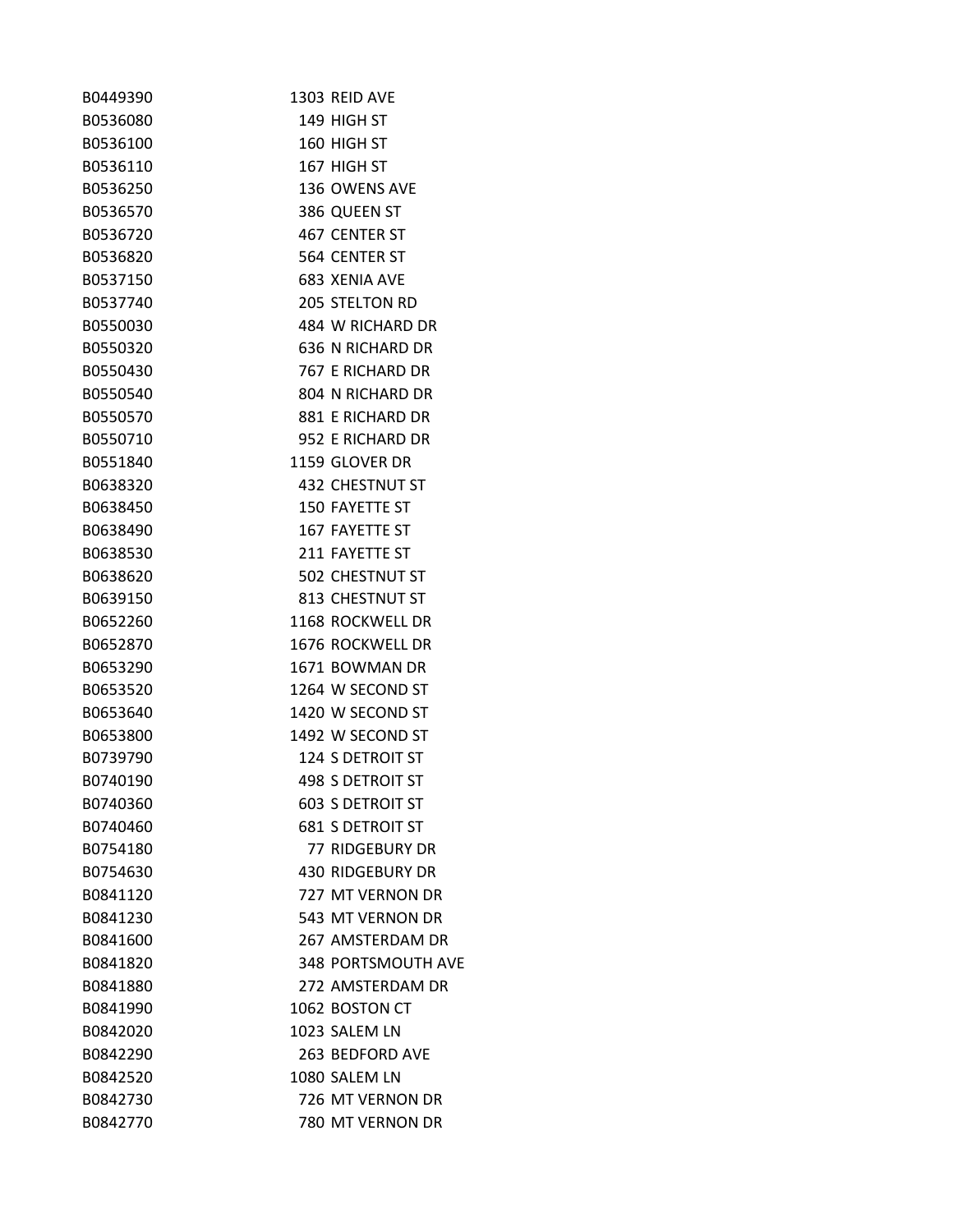| B0842800 | 1160 HERITAGE LN         |
|----------|--------------------------|
| B0842920 | 1263 ARLINGTON DR        |
| B0843000 | 1286 ARLINGTON DR        |
| B0843070 | 1221 HERITAGE LN         |
| B0843100 | 1098 ARLINGTON DR        |
| B0843220 | 1069 ARLINGTON DR        |
| B0957560 | 1837 KYLEMORE DR         |
| B0958430 | 2141 DRAKE DR            |
| B0958900 | 1782 DRAKE DR            |
| B0959270 | 1010 BELLBROOK AVE       |
| B0959340 | 1352 PEACEPIPE TR        |
| B1060850 | <b>1041 BUCKSKIN TR</b>  |
| B1061190 | 1032 MOCCASIN TR         |
| B1061490 | 1694 WIGWAM TR           |
| B1061630 | 1761 PUEBLO DR           |
| B1162910 | 1540 NAVAJO DR           |
| B1162920 | 1547 NAVAJO DR           |
| B1163010 | 1583 SIOUX DR            |
| B1163130 | 1812 PUEBLO DR           |
| B1263630 | 1772 MAUMEE DR           |
| B1263840 | 1711 ARAPAHO DR          |
| B1263920 | 1782 ARAPAHO DR          |
| B1366090 | 1580 CHEYENNE DR         |
| B1366210 | 1379 OTTAWA DR           |
| B1366280 | 1432 SEMINOLE DR         |
| B1466486 | <b>63 THORNHILL AVE</b>  |
| B1466491 | <b>106 THORNHILL AVE</b> |
| B1466499 | 996 ORMSBY DR            |
| B1466512 | 888 S DETROIT ST         |
| B1466518 | 918 S DETROIT ST         |
| B1466519 | 924 S DETROIT ST         |
| B1466539 | 1055 S DETROIT ST        |
| B1466557 | <b>113 PRUGH AVE</b>     |
| B1466603 | <b>162 LEDBETTER RD</b>  |
| B1466614 | 112 ROGERS ST            |
| B1466624 | 721 ORMSBY DR            |
| B1555400 | <b>1016 JUNE DR</b>      |
| B1555450 | <b>1062 JUNE DR</b>      |
| B1555800 | <b>1259 JUNE DR</b>      |
| B1556200 | <b>116 TACKETT DR</b>    |
| B1556940 | <b>1789 JUNE DR</b>      |
| C0100020 | 20 WEAVER ST             |
| C0100070 | <b>687 N DETROIT ST</b>  |
| C0100290 | 58 W HARBINE AVE         |
| C0100420 | 738 N DETROIT ST         |
| C0100450 | <b>650 N DETROIT ST</b>  |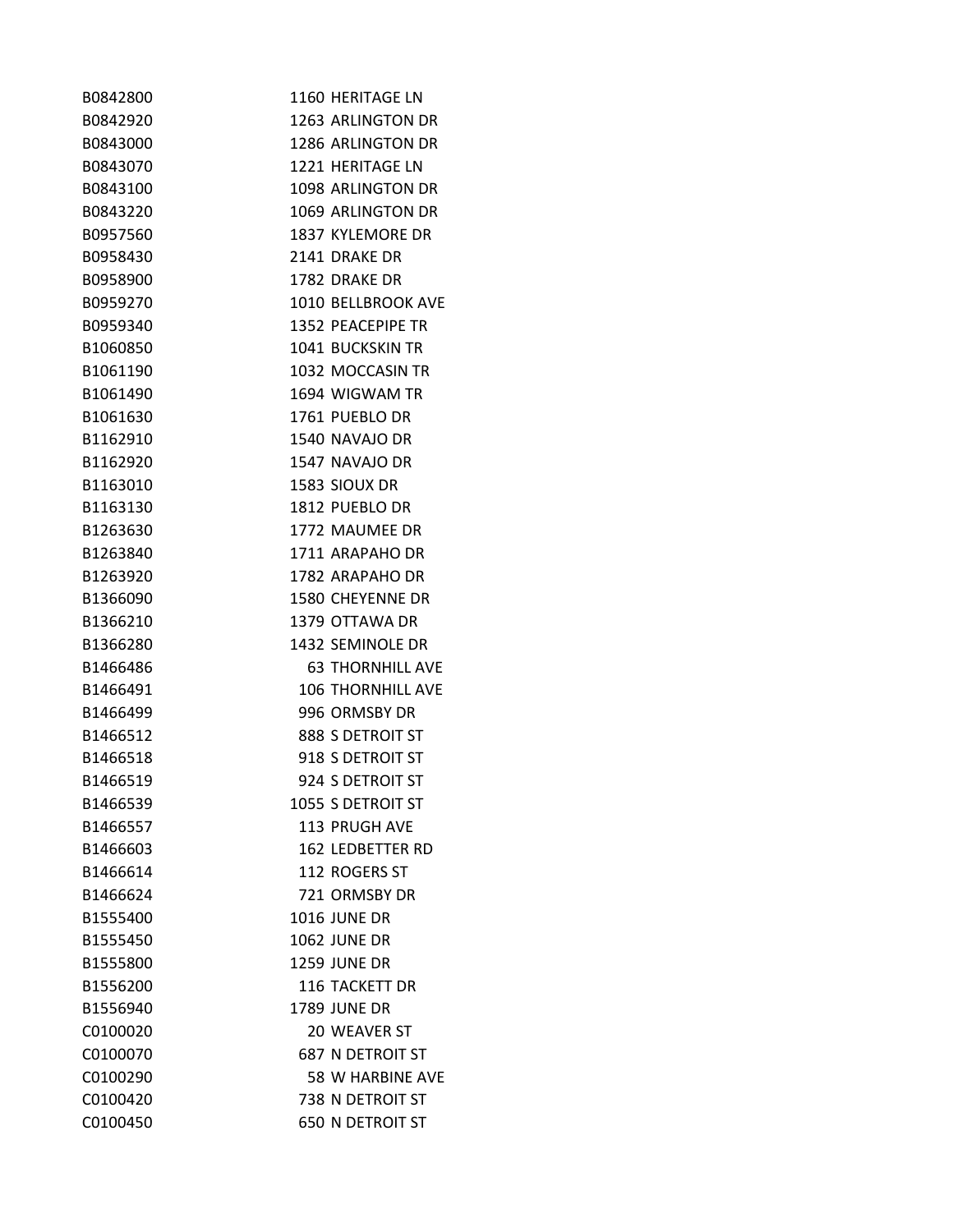| C0100550 |             | 474 N DETROIT ST           |
|----------|-------------|----------------------------|
| C0100710 | COURT HOUSE |                            |
| C0100720 |             | 116 XENIA TOWNE SQ         |
| C0100729 |             | <b>68 XENIA TOWNE SQ</b>   |
| C0100732 |             | 52 XENIA TOWNE SQ          |
| C0100740 | JAIL        | $\mathbf{1}$               |
| C0101150 |             | 90 ROSELAWN DR             |
| C0101380 |             | 257 OMALEE DR              |
| C0101620 |             | 1136 N DETROIT ST          |
| C0101680 |             | 1016 N DETROIT ST          |
| C0101750 |             | 920 N DETROIT ST           |
| C0101760 |             | 941 N DETROIT ST           |
| C0101800 |             | 991 N DETROIT ST           |
| C0101970 |             | 1183 N DETROIT ST          |
| C0202220 |             | <b>1832 US 68 NORTH</b>    |
| C0202290 |             | <b>1590 US 68 NORTH</b>    |
| C0202300 |             | <b>1580 US 68 NORTH</b>    |
| C0202310 |             | <b>1566 US 68 NORTH</b>    |
| C0202570 |             | 1089 OLD SPRINGFIELD       |
| C0203000 |             | 1362 N DETROIT ST          |
| C0203840 |             | <b>653 COUNTRY CLUB DR</b> |
| C0203880 |             | 801 COUNTRY CLUB DR        |
| C0204210 |             | 784 N KING ST              |
| C0204760 |             | 121 FAIRGROUND RD          |
| C0204880 |             | 277 PURCELL DR             |
| C0205040 |             | <b>165 PURCELL DR</b>      |
| C0205130 |             | 118 PURCELL DR             |
| C0205180 |             | <b>160 PURCELL DR</b>      |
| C0205200 |             | <b>170 PURCELL DR</b>      |
| C0305395 |             | 199 N KING ST              |
| C0305470 |             | 365 N KING ST              |
| C0305950 |             | 540 N KING ST              |
| C0305960 |             | 530 N KING ST              |
| C0306140 |             | 252 N KING ST              |
| C0306170 |             | 208 N KING ST              |
| C0306200 |             | 142 W CHURCH ST            |
| C0306330 |             | 375 N GALLOWAY ST          |
| C0306860 |             | 542 N GALLOWAY ST          |
| C0307010 |             | 284 N GALLOWAY ST          |
| C0307031 |             | 238 N GALLOWAY ST          |
| C0307035 |             | 256 N GALLOWAY ST          |
| C0407190 |             | 289 N WEST ST              |
| C0407270 |             | 371 N WEST ST              |
| C0407330 |             | 246 PLEASANT ST            |
| C0407805 |             | 467 TOWLER RD              |
| C0407910 |             | 486 N WEST ST              |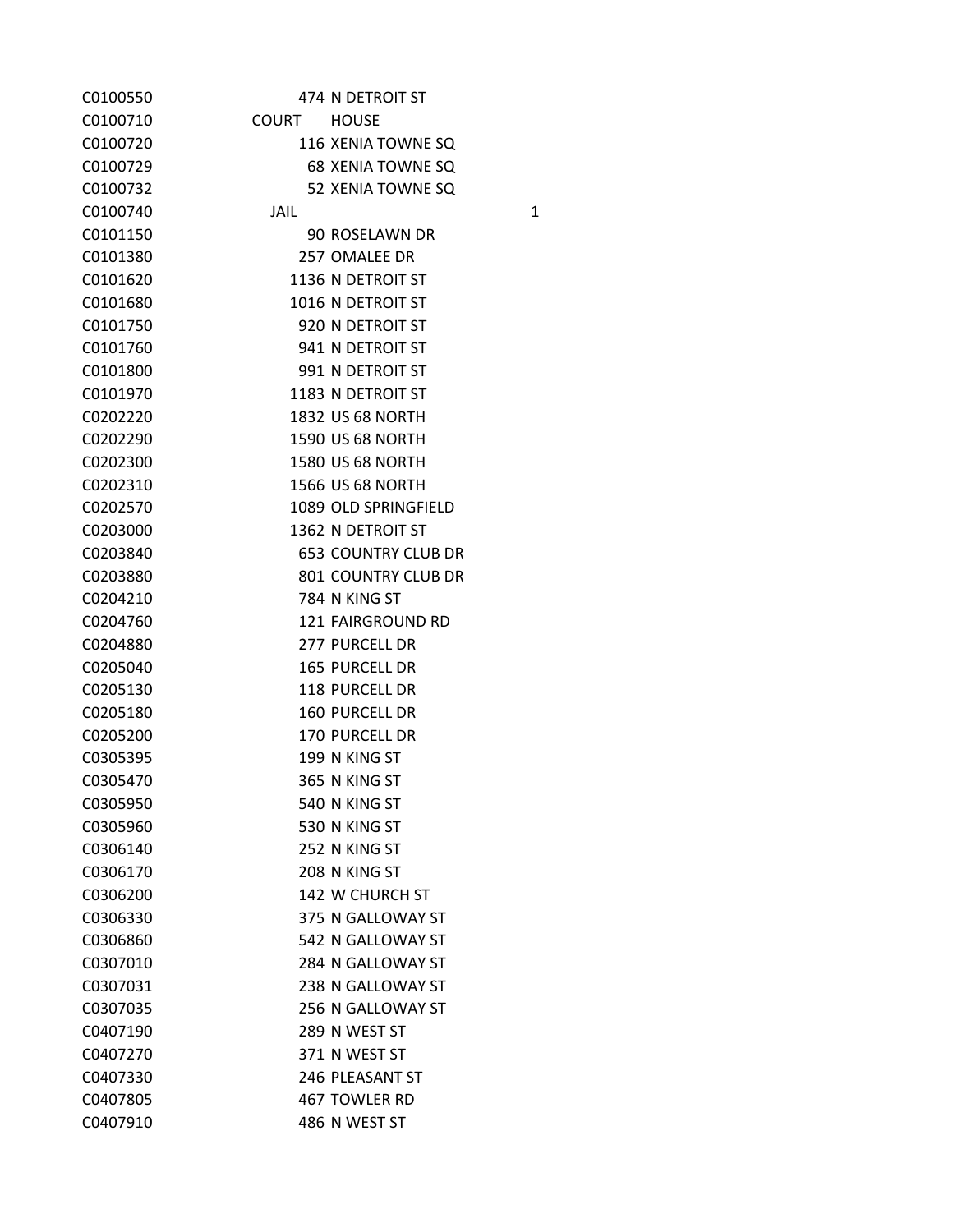| C0407970 | 432 N WEST ST          |
|----------|------------------------|
| C0408000 | 408 N WEST ST          |
| C0408290 | 334 W CHURCH ST        |
| C0708395 | 134 WEAVER ST          |
| C0708415 | 116 WEAVER ST          |
| C0708490 | 567 SMITH AVE          |
| C0708930 | <b>659 SUTTON DR</b>   |
| C0709020 | 831 SUTTON DR          |
| C0709150 | 237 WILSON DR          |
| C0709210 | 216 WILSON DR          |
| C0709220 | 216 WILSON DR          |
| C0709640 | 584 SMITH AVE          |
| C0709710 | 649 N MONROE DR        |
| C0709870 | 295 E ANKENEY MILL R   |
| C0710050 | 539 WILSON DR          |
| C0710160 | 638 WILSON DR          |
| C0710210 | 542 WILSON DR          |
| C0710440 | 1011 MORNINGSIDE DR    |
| C0710610 | 923 N MONROE DR        |
| C0710825 | 1322 WHITE OAK CIR     |
| C0710839 | 1328 PIN OAK CIR       |
| C0710900 | 976 MONROE DR          |
| C0711000 | 764 N MONROE DR        |
| C0811140 | 359 THELMA AVE         |
| C0811550 | <b>493 THELMA AVE</b>  |
| C0812150 | 365 MARSHALL DR        |
| C0812400 | <b>677 MARSHALL DR</b> |
| C0812460 | 776 MARSHALL DR        |
| C0812680 | 985 HAMLET DR          |
| C0812930 | 529 REDBUD LN          |
| C0812970 | 664 MARSHALL DR        |
| C0813090 | 492 MARSHALL DR        |
| C0813170 | 394 MARSHALL DR        |
| C0813230 | 858 LOUISE DR          |
| C0813380 | 716 SAXONY DR          |
| C0813460 | 594 SAXONY DR          |
| C0813590 | 1143 HAMLET DR         |
| C0813640 | 670 EDEN ROC DR        |
| C0813650 | 656 EDEN ROC DR        |
| C0813850 | 647 DORAL DR           |
| C0814050 | 778 DORAL DR           |
| C0914340 | 1872 TAHOE DR          |
| C0914850 | 1821 TAHOE DR          |
| C0914970 | 1691 PARKVIEW DR       |
| C0915410 | 1864 EL CAMINO DR      |
| C0915690 | 1776 WILSHIRE DR       |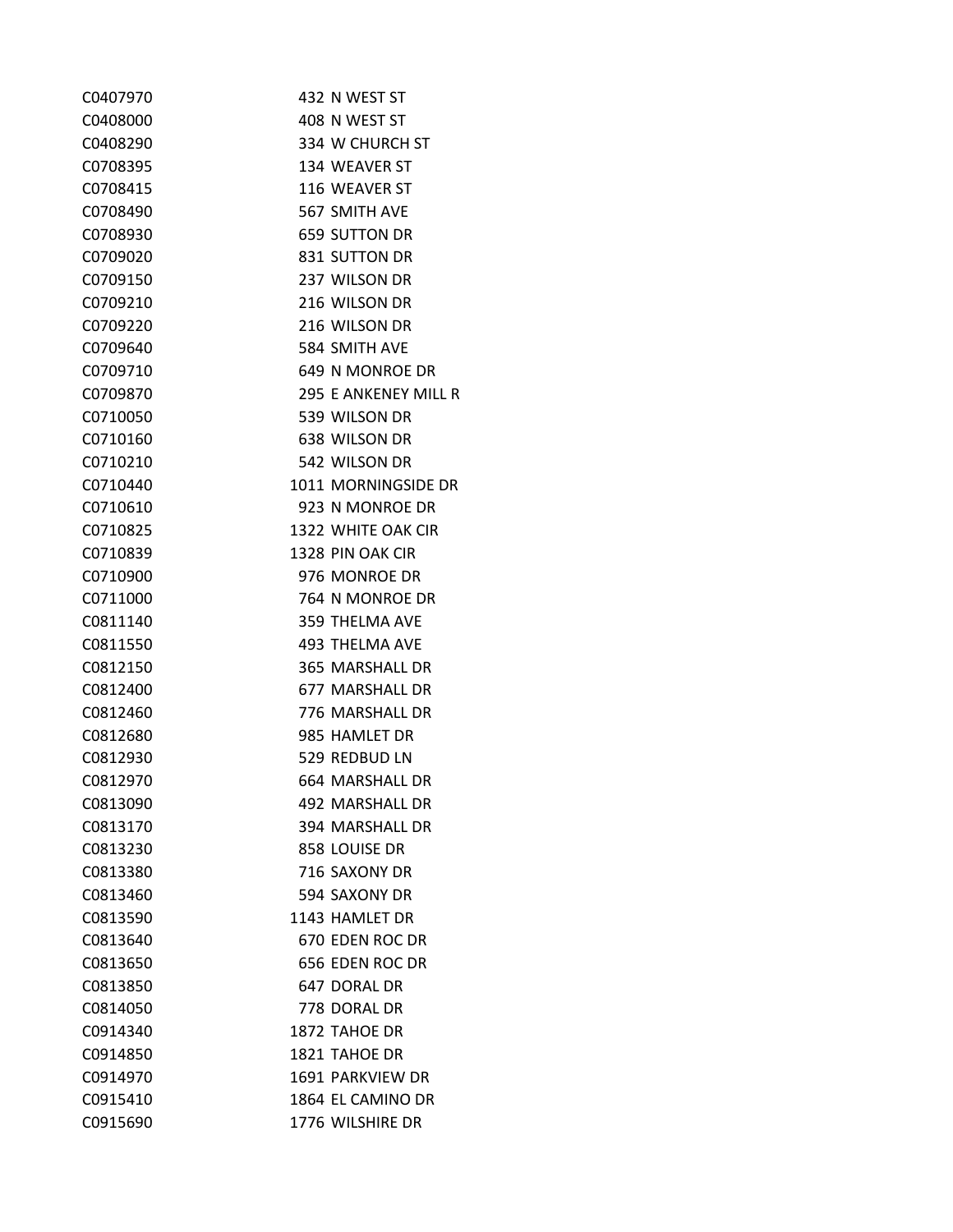| C0915970             |                     | 1889 DELTA AVE         |
|----------------------|---------------------|------------------------|
| C0915980             |                     | 1915 DELTA AVE         |
| C1016113             |                     | USED CAR DAYTON AV     |
| C1016171             |                     | 74 N ORANGE ST         |
| C <sub>1016210</sub> |                     | 476 W MARKET ST        |
| C <sub>1016250</sub> |                     | 189 DAYTON AVE         |
| C <sub>1016300</sub> |                     | 234 DAYTON AVE         |
| C1016762             |                     | 137 HILLCREST ST       |
| C <sub>1016870</sub> |                     | 333 W MAIN ST          |
| C <sub>1016930</sub> |                     | 123 W MAIN ST          |
| C1016980             |                     | 85 W MAIN ST           |
| C <sub>1017157</sub> |                     | 620 DAYTON-XENIA RD    |
| C <sub>1017205</sub> |                     | 641 DAYTON-XENIA RD    |
| C1017240             |                     | 575 DAYTON-XENIA RD    |
| C1117410             | 1189-1199 FREDERICK |                        |
| C1117420             | 1151-1185 FREDERICK |                        |
| C1117440             | 1101-1123 FREDERICK |                        |
| C1117450             | 1077-1099 FREDERICK |                        |
| C1117460             | 1047-1069 FREDERICK |                        |
| C1117650             |                     | 1036 FREDERICK DR      |
| C1217850             |                     | 2019 EL CAMINO DR      |
| C1217940             |                     | 2080 CAPESTRANO DR     |
| C1218115             |                     | 2167 SAN PEDRO CT      |
| C1218131             |                     | 2226 CAPESTRANO DR     |
| C1218132             |                     | 2248 CAPESTRANO DR     |
| C1218163             |                     | 2348 MONTEREY DR       |
| C1218175             |                     | 2280 MONTEREY DR       |
| C1218300             |                     | 2618 RIDGE RD          |
| C1218310             |                     | 2584 RIDGE RD          |
| C1420660             |                     | 1521 DEE ANNE DR       |
| C1420850             |                     | 1588 DEE ANNE DR       |
| C1420860             |                     | 1590 DEE ANNE DR       |
| C1420890             |                     | 1585 DEE ANNE DR       |
| C1522250             |                     | 1973 HIGHLANDER DR     |
| C1522490             |                     | 1919 HIGHLANDER DR     |
| C1600130             |                     | 2019 HIGHLANDER N DR   |
| C1600310             |                     | 1080 INDEPENDENCE DR   |
| D0195006             |                     | 660 SILVERS DR         |
| D0195265             |                     | 324 KINSEY RD          |
| D0195520             |                     | 235 HARDACRE DR        |
| D0195540             |                     | 1072 HILLCREST DR      |
| D0195575             |                     | 1146 HILLCREST DR      |
| D0295875             |                     | <b>1042 TRIANON DR</b> |
| D0295885             |                     | 1026 TRIANON DR        |
| D0295965             |                     | <b>48 HARDACRE DR</b>  |
| D0296015             |                     | <b>1077 LARK LN</b>    |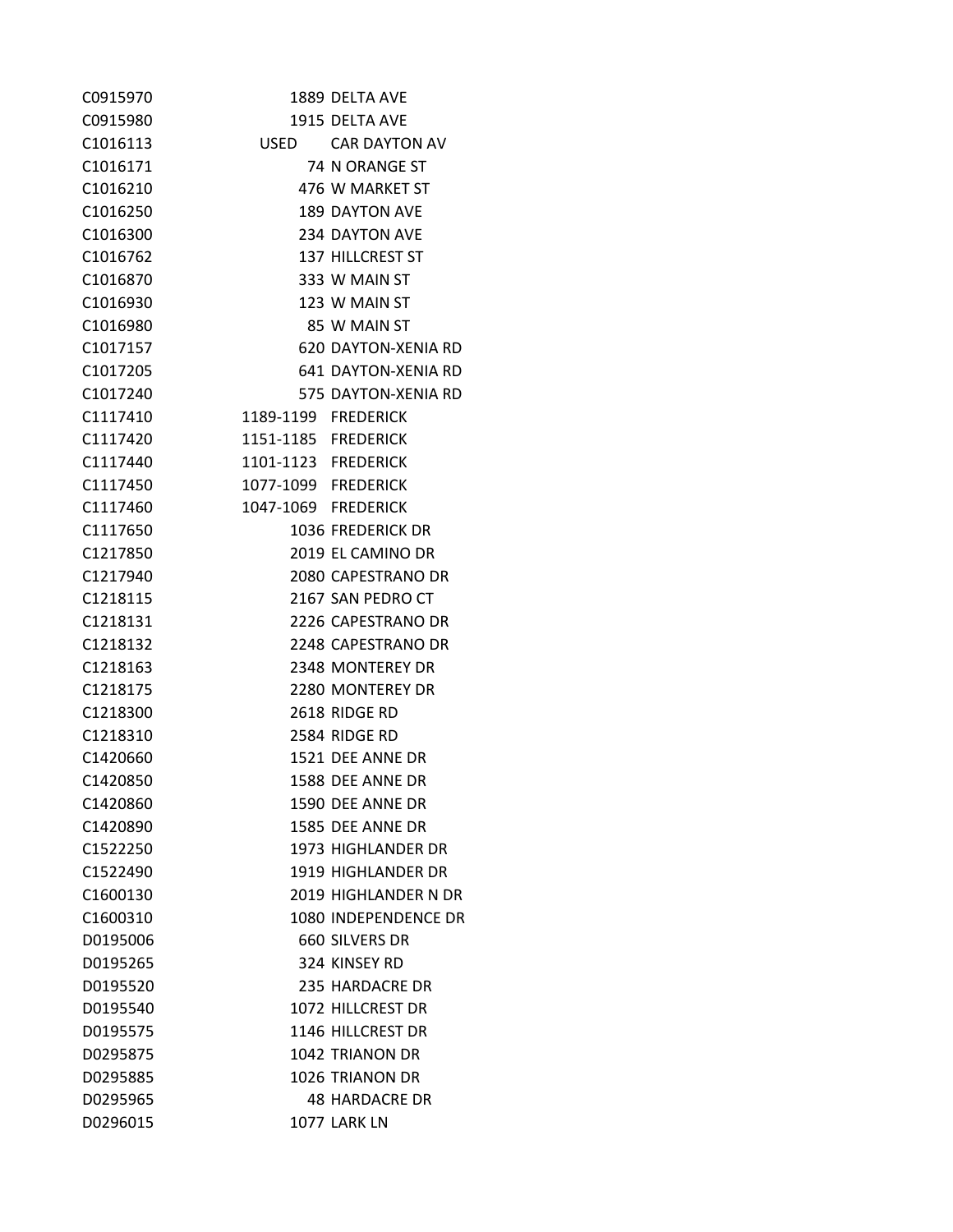| D0296125 | 11 TEMPLE DR              |
|----------|---------------------------|
| D0396365 | 918 YELLOWSTONE RD        |
| D0396380 | 892 YELLOWSTONE RD        |
| D0396390 | 247 HELEN AVE             |
| D0396525 | 955 WHITESTONE RD         |
| D0396625 | 333 HELEN AVE             |
| D0496652 | 370 WOODCREST LN          |
| D0496935 | 415 WINDING TR            |
| E2095730 | 2651 TENNESSEE DR         |
| E2095790 | 2636 CHILDERS DR          |
| E2095830 | 2668 CHILDERS DR          |
| F0121230 | 1967 HARRIS LN            |
| G2300195 | 339 PLACID CT             |
| G2300265 | 394 GEORGIA DR            |
| G2300330 | 437 GEORGIA DR            |
| G2300580 | 488 JODEE DR              |
| G2301140 | 428 KATHY'S WAY           |
| G2301540 | 603 JODEE DR              |
| M0100021 | 640 BIRCH RD              |
| M0100023 | 640 BIRCH RD              |
| M0100025 | 640 BIRCH RD              |
| M0100030 | 640 BIRCH RD              |
| M0100033 | 189 E MAIN ST             |
| M0100040 | 140 ROGERS ST             |
| M0100055 | 119 W SECOND ST           |
| M0100070 | 282 XENIA TOWNE SQ        |
| M0100080 | <b>196 CHARLES ST</b>     |
| M0100088 | 1983 BELLBROOK AVE        |
| M0100128 | 711 DAYTON-XENIA RD       |
| M0100130 | 126 WILSON DR             |
| M0100136 | 550 W MAIN ST             |
| M0100141 | 38 S ALLISON AVE          |
| M0100142 | 38 S ALLISON AVE          |
| M0100155 | 851 BELLBROOK AVE         |
| M0100157 | 363 W MAIN ST             |
| M0100164 | <b>600 LITTLE MAIN ST</b> |
| M0100165 | 38 N ORANGE ST            |
| M0100175 | 452 W MARKET ST           |
| M0100176 | 380 W MARKET ST           |
| M0100177 | 300 XENIA TOWNE SQ        |
| M0100179 | 400 W MAIN ST             |
| M0100183 | 50 N PROGRESS DR          |
| M0100188 | 572 W MAIN ST             |
| M0100190 | <b>60 S ORANGE ST</b>     |
| M0100194 | 231 W MAIN ST             |
| M0100200 | 360 W CHURCH ST           |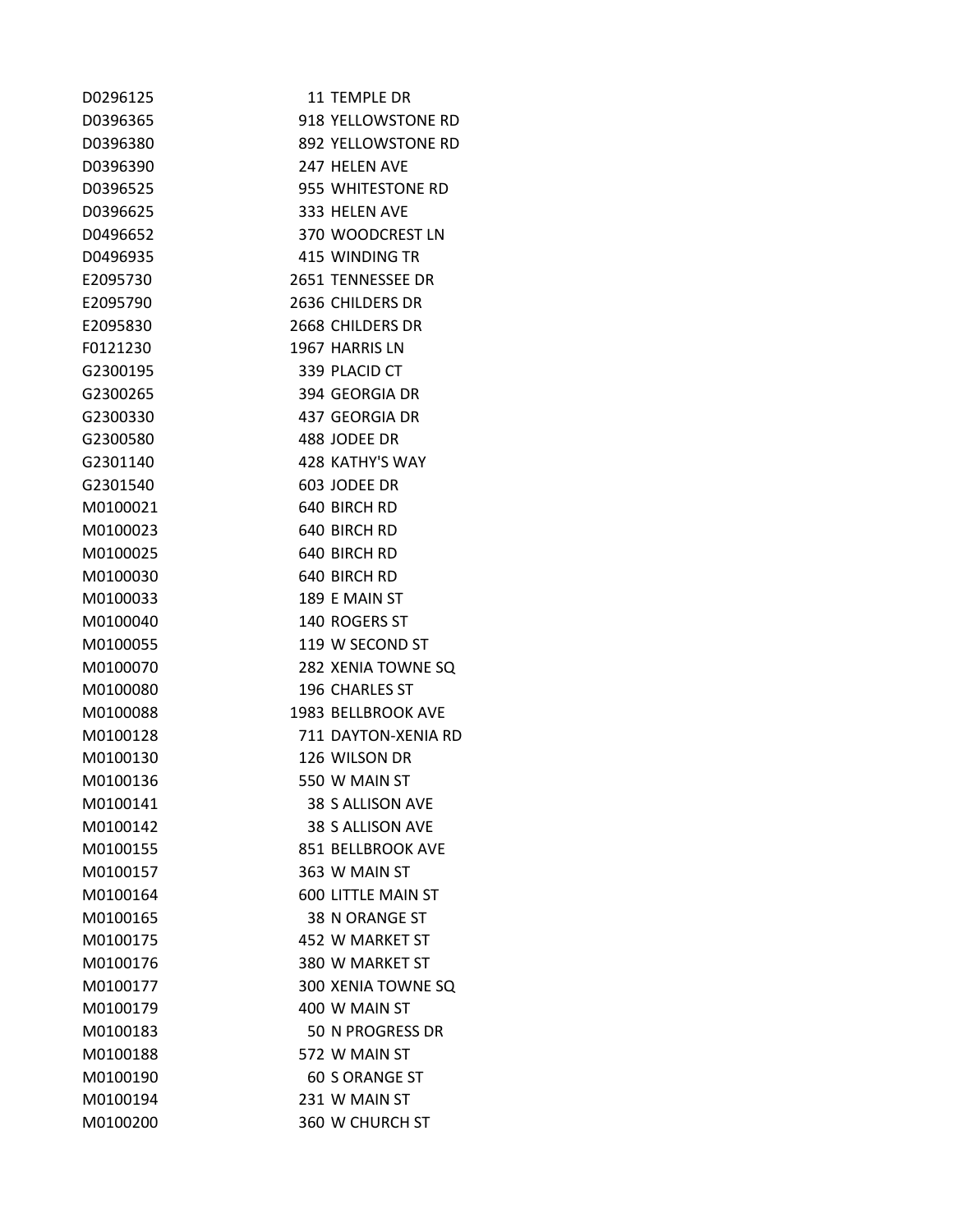| M0100230 |         | 1443 N DETROIT ST         |
|----------|---------|---------------------------|
| M0100238 |         | 582 N DETROIT ST          |
| M0100245 |         | 96 XENIA TOWNE SQ         |
| M0100275 |         | 160 W MAIN ST             |
| M0100350 |         | 105 E MARKET ST           |
| M0100360 |         | <b>135 E CHURCH ST</b>    |
| M0100395 |         | 270 MT VERNON DR          |
| M0100430 |         | 341 STELTON RD            |
| M0100450 |         | <b>341 STELTON RD</b>     |
| M0100470 |         | 341 STELTON RD            |
| M0100500 |         | 341 STELTON RD            |
| M0100510 |         | <b>341 STELTON RD</b>     |
| M0100520 |         | <b>341 STELTON RD</b>     |
| M0100525 |         | 325 LEDBETTER RD          |
| M0100530 |         | 520 WILSON DR             |
| M0100555 |         | <b>312 FAIRGROUND RD</b>  |
| M0100570 |         | <b>120 FAIRGROUND RD</b>  |
| M0100616 |         | 1517-1643 ALAMEDA DR      |
| M0100720 |         | 578 E MARKET ST           |
| M0100771 |         | <b>425 EDISON BLVD</b>    |
| M0100785 |         | 1301 MONROE DR            |
| M0100793 |         | <b>164 OFFICE PARK DR</b> |
| M0100796 |         | 1141 N MONROE DR          |
| M0100796 |         | 1141 N MONROE DR          |
| M0100812 |         | <b>1575 US 68 NORTH</b>   |
| M0100820 |         | 249 KINSEY RD             |
| M0100825 |         | 111 KINSEY RD             |
| M0100830 |         | 1003 BELLBROOK AVE        |
| M0100835 |         | 1421-1515 COLORADO D      |
| M0100865 |         | 735-739 TRUMBULL ST       |
| M0100866 | 416-430 | <b>BELLBROOK AV</b>       |
| M0100901 |         | 306 HOME AVE              |
| M0100930 |         | 1150 S PATTON ST          |
| M0100944 |         | 1641 BURNETT DR           |
| M0100952 |         | 1689 BURNETT DR           |
| M0100952 |         | 1689 BURNETT DR           |
| M0100952 |         | <b>1689 BURNETT DR</b>    |
| M0100952 |         | <b>1689 BURNETT DR</b>    |
| M0100958 |         | 1370 LAVELLE DR           |
| M0100970 |         | 431 W MAIN ST             |
| M0100970 |         | 431 W MAIN ST             |
| M0100980 |         | 60 PACELINE CIR           |
| M0200080 |         | <b>650 ELLIOTT DR</b>     |
| M0200100 |         | <b>651 TAYLOR DR</b>      |
| M0200180 |         | 695 WYCLIFFE DR           |
| M0200181 |         | 1197 S DETROIT ST         |